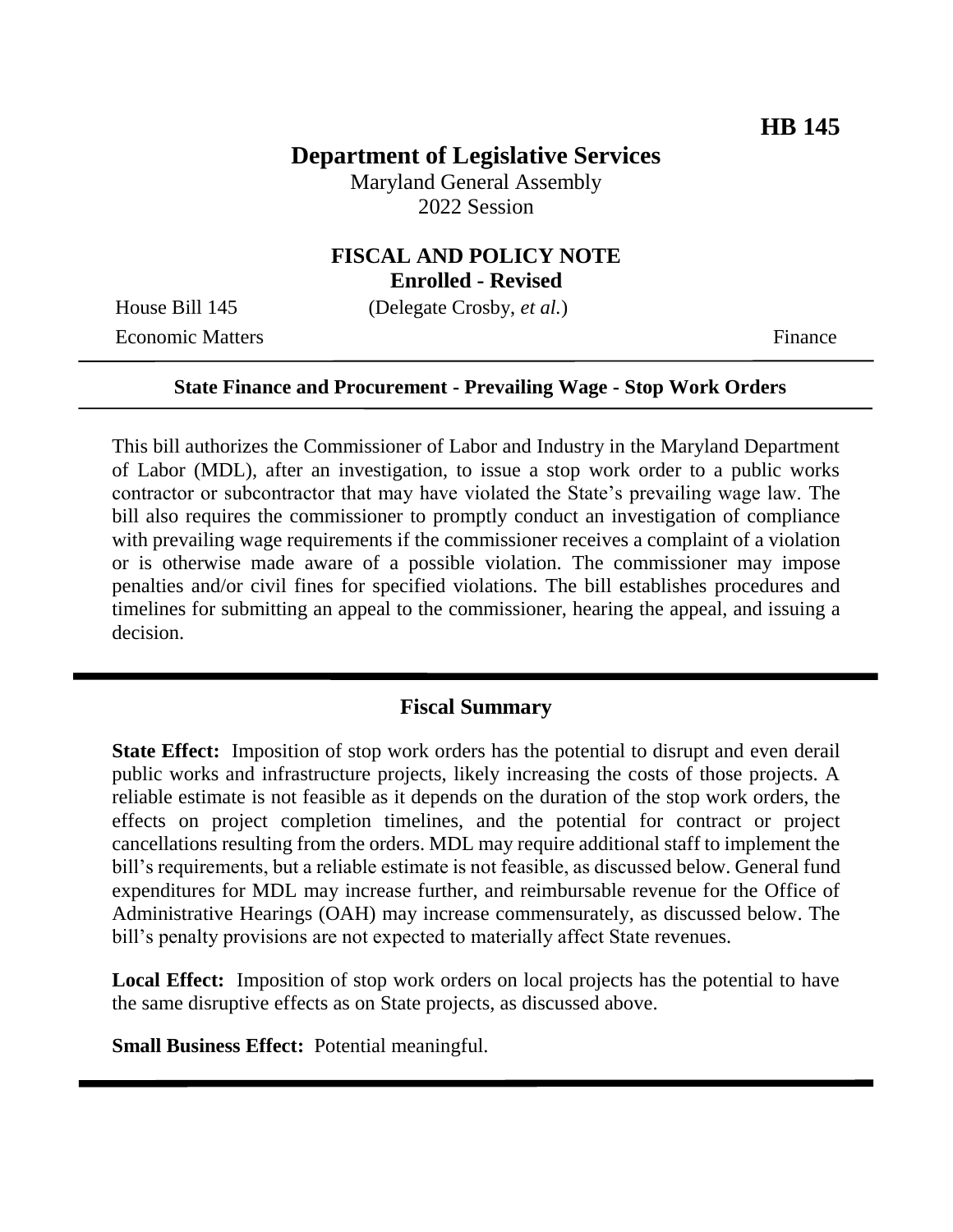# **Analysis**

**Bill Summary:** A contractor or subcontractor subject to an investigation must allow the commissioner to observe work being performed, interview employees, and review books and records *only during normal working hours*.

If the commissioner makes an initial determination that a contractor or subcontractor may have violated the prevailing wage law, the commissioner may issue a stop work order at every site where the violation occurred. The commissioner may issue the order even if the violation has been referred to the Attorney General or another appropriate authority for investigation or prosecution. The commissioner must also (1) notify the contractor or subcontractor of the violation; (2) meet with the contractor or subcontractor within 48 hours of issuing the stop work order; and (3) provide the contractor or subcontractor a reasonable timeframe to resolve the violation.

If a stop work order is issued against a subcontractor, the prime contractor may not terminate the subcontract until 48 hours after the meeting between the commissioner and the subcontractor or if the violation has been resolved. The prime contractor may not incur any civil liability for damages to (1) the subcontractor whose contract is terminated; (2) other subcontractors affected by the termination; or (3) any public body.

The commissioner must issue an order releasing the stop work order if the contractor or subcontractor demonstrates (1) that employees are being paid the appropriate prevailing wage required by State law and (2) that the contractor or subcontractor has paid all penalties assessed by the State. The order releasing the stop work order may include a requirement that the contractor or subcontractor submit periodic reports to the commissioner demonstrating compliance.

If an investigation by the commissioner reveals a violation of the prevailing wage law and the commissioner elects not to issue a stop work order, the commissioner must follow existing procedures in current law to address the violation.

## *Appeals and Penalties*

Within 72 hours of receiving a stop work order, a contractor or subcontractor may submit a written appeal to the commissioner. If an appeal is not filed within 72 hours, the stop work order becomes final. The commissioner must hold a hearing within seven days after receiving the appeal. If a hearing is not held in that time, the contractor or subcontractor may ask an administrative law judge to release the stop work order. The commissioner must issue a written decision on the appeal within five days of hearing the appeal.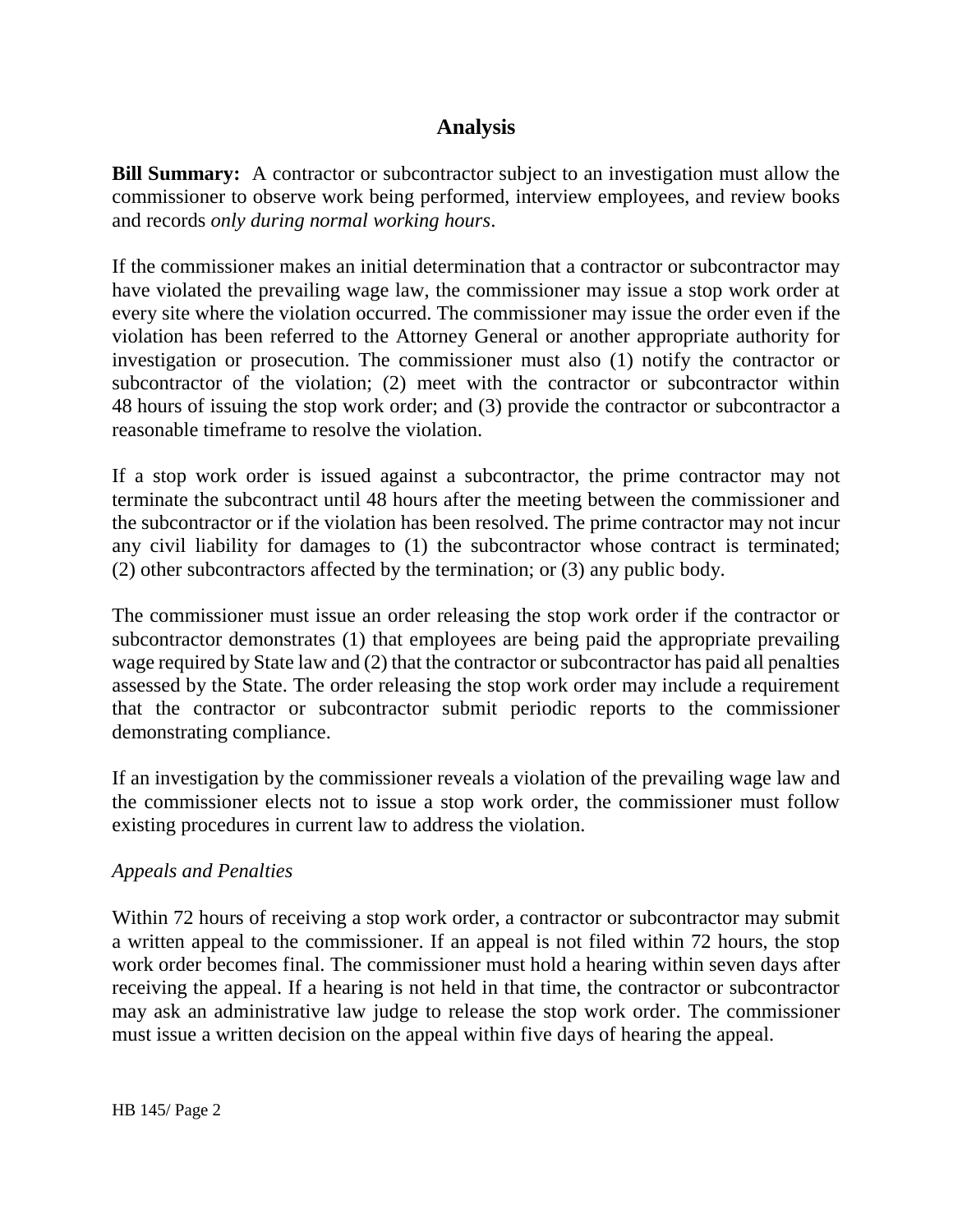The commissioner may impose a penalty of up to \$5,000 for each day that a contractor or subcontractor violates a stop work order. In addition to any other penalty, the commissioner may impose a civil fine of up to \$1,000 against a contractor or subcontractor that knowingly fails to produce records or attend a hearing or deposition required by the investigation. Each day that a violation occurs is a separate offense.

**Current Law:** For an overview of the State's prevailing wage law, see the **Appendix – Maryland's Prevailing Wage Law**.

**State Fiscal Effect:** The commissioner advises that the discretionary use of stop work orders is neither practical nor useful given existing enforcement and penalty provisions. Current law authorizes agencies to withhold progress payments from contractors found to be in violation of the prevailing wage law, and the commissioner advises that this enforcement mechanism has been very effective in recovering more than \$4 million in unpaid wages since fiscal 2018. The assessment of liquidated damages, also authorized under current law, serves as both a deterrent and enforcement mechanism for violations of the prevailing wage law. Despite identifying more than 500 violations of the prevailing wage law since 2018, the commissioner advises that MDL is unlikely to make frequent use of the authority to issue stop work orders because of their disruptive effect on project timelines and the effectiveness of other, less disruptive enforcement mechanisms. Therefore, additional staff are not currently necessary for MDL.

However, to the extent that the commissioner elects in the future to issue a substantial number of stop work orders (potentially as many as 150 per year), additional staff and expenditures may be necessary to manage the adjudication of appeals. It is assumed that mandated hearings to adjudicate appeals are referred to OAH rather than conducted by the commissioner. Therefore, general fund expenditures by MDL increase to refer appeals to OAH, and reimbursable revenues by OAH increase on a per-case basis. A reliable estimate of the number of staff needed or of expenditures for OAH is not feasible because it depends on the number of stop work orders issued and the number of orders appealed by contractors or subcontractors. If the number of appeals is substantial, OAH may require additional administrative law judges to manage the increased volume; it is assumed that any increase in reimbursable revenue from the higher case load covers the cost of additional judges.

**Small Business Effect:** Small businesses that work as contractors or subcontractors may be subject to stop work orders and cancellation of their contracts if they are found to be in violation of the State's prevailing wage law. Moreover, should a stop work order be issued, *all* business operations at the affected site must cease – even those by subcontractors not in violation. Such subcontractors could be subject to penalties for continuing work at the site.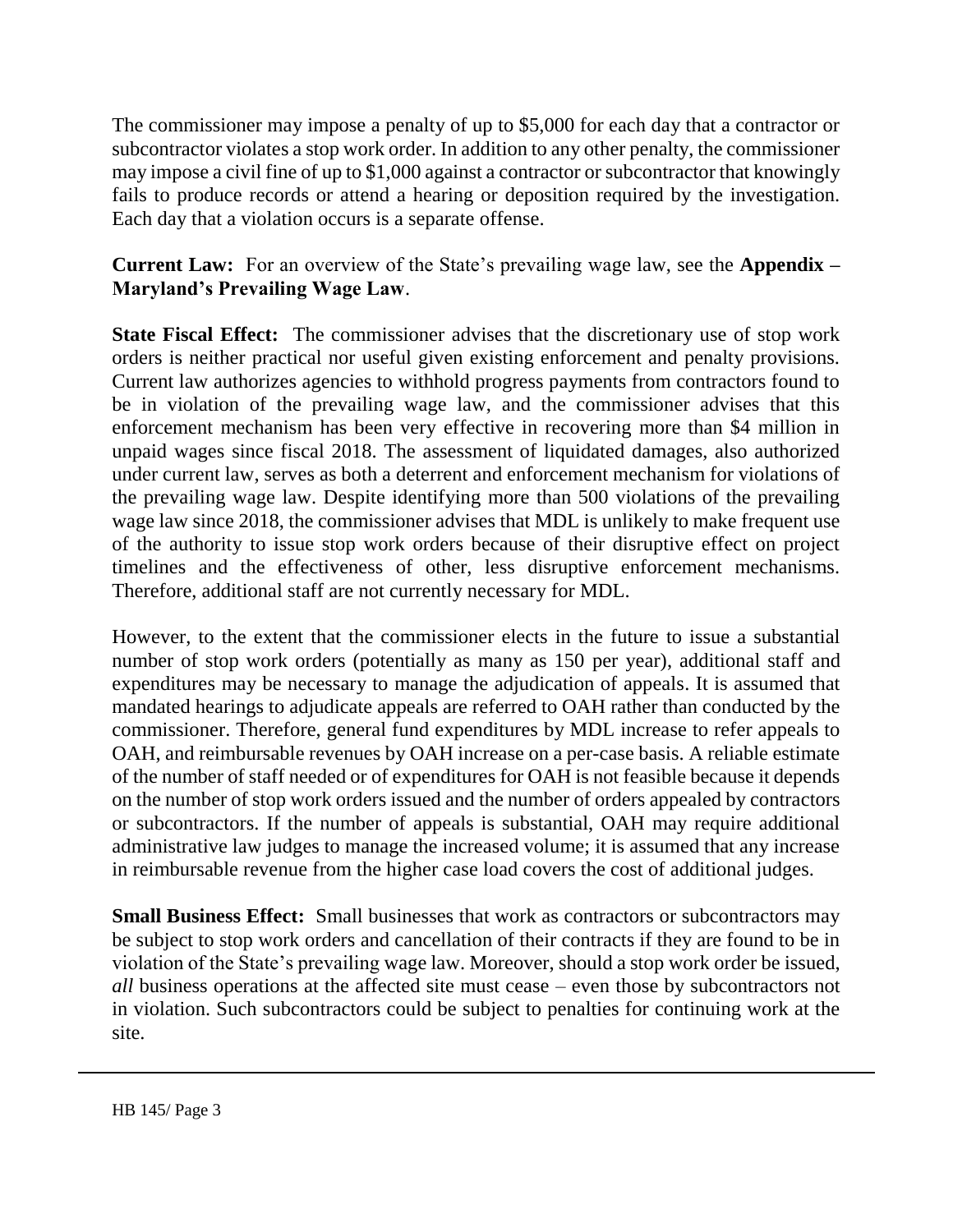# **Additional Information**

**Prior Introductions:** None.

**Designated Cross File:** SB 1 (Senator Beidle, *et al.*) - Finance.

**Information Source(s):** Maryland State Board of Contract Appeals; Department of General Services; Maryland Department of Labor; Department of Legislative Services

| First Reader - January 19, 2022          |
|------------------------------------------|
| Revised - Correction - January 26, 2022  |
| Third Reader - March 25, 2022            |
| Revised - Amendment(s) - March 25, 2022  |
| Revised - Clarification - March 25, 2022 |
| Enrolled - April 6, 2022                 |
| Revised - Amendment(s) - April 6, 2022   |
|                                          |

Analysis by: Michael C. Rubenstein Direct Inquiries to:

(410) 946-5510 (301) 970-5510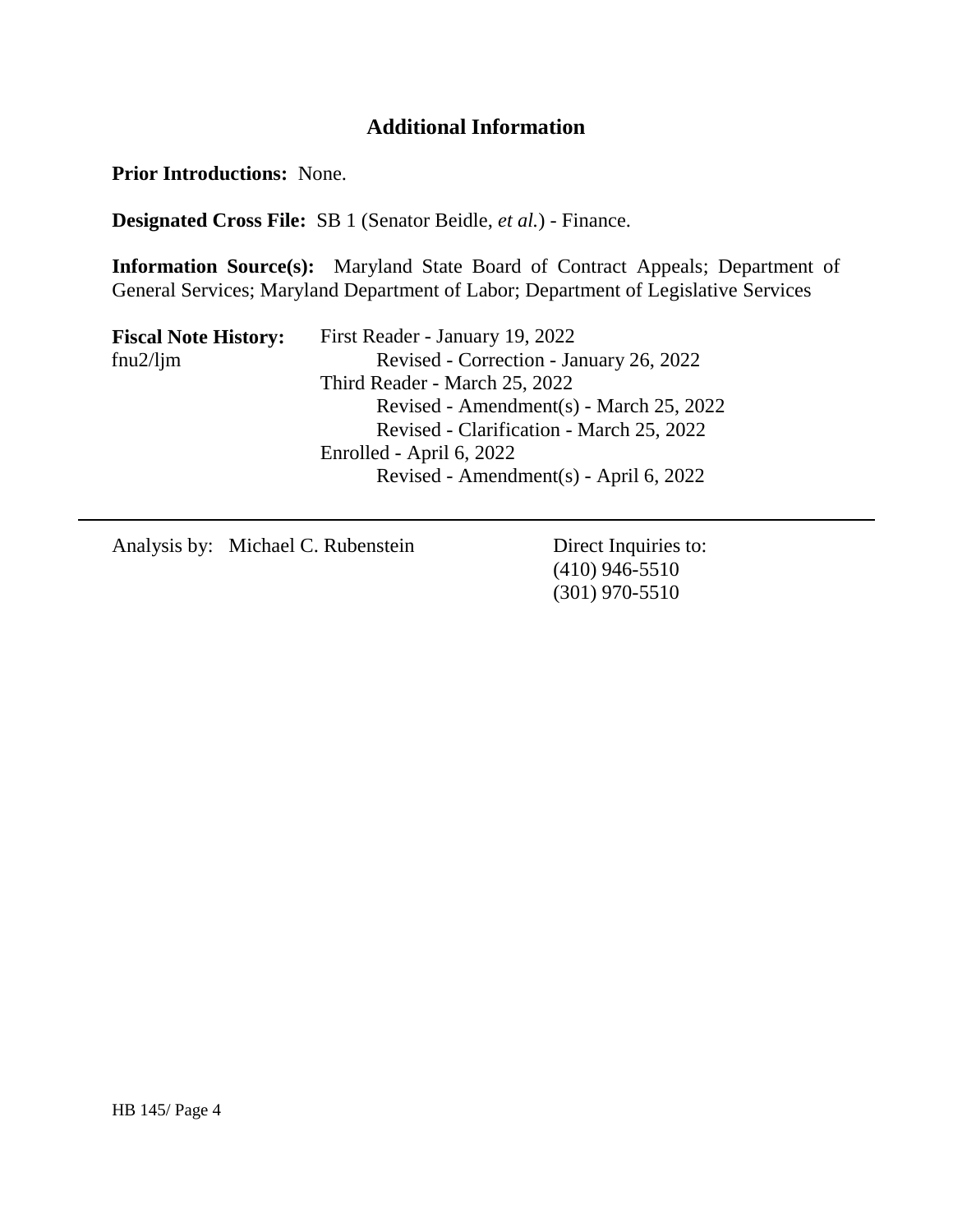# **Appendix – Maryland's Prevailing Wage Law**

Contractors and subcontractors working on eligible public works projects in Maryland must pay their employees the prevailing wage rate. "Public works" are structures or works, including a bridge, building, ditch, road, alley, waterwork, or sewage disposal plant, that are constructed for public use or benefit or paid for entirely or in part by public money.

Eligible public works projects are:

- those carried out by the State;
- any public work for which at least 25% of the money used for construction is State money; and
- specified projects in tax increment financing districts if the local governing body approves of the application of prevailing wages.

Any public works contract valued at less than \$250,000 is not required to pay prevailing wages. The State prevailing wage rate also does not apply to (1) any part of a public works contract funded with federal funds for which the contractor must pay the prevailing wage rate determined by the federal government; (2) specified construction projects carried out by public service companies under order of the Public Service Commission; or (3) local House or Senate initiatives that receive State funds in the capital budget.

Prevailing wages are wages paid to at least 50% of workers in a given locality who perform the same or similar work on projects that resemble the proposed public works project. If fewer than 50% of workers in a job category earn the same wage, the prevailing wage is the rate paid to at least 40% of those workers. If fewer than 40% receive the same wage rate, the prevailing wage is calculated using a weighted average of local pay rates. The State Commissioner of Labor and Industry is responsible for determining prevailing wages for each public works project and job category based on annual surveys of contractors and subcontractors working on both public works and private construction projects.

The commissioner has the authority to enforce contractors' compliance with the prevailing wage law. Contractors found to have violated the prevailing wage law must pay restitution to the employees and liquidated damages to the public body in the amount of \$20 a day for each laborer who is paid less than the prevailing wage or \$250 per laborer per day if the employer knew or reasonably should have known of the obligation to pay the prevailing wage. If an employer fails to comply with an order by the commissioner to pay restitution, either the commissioner or an employee may sue the employer to recover the difference between the prevailing wage and paid wage. The court may order the employer to pay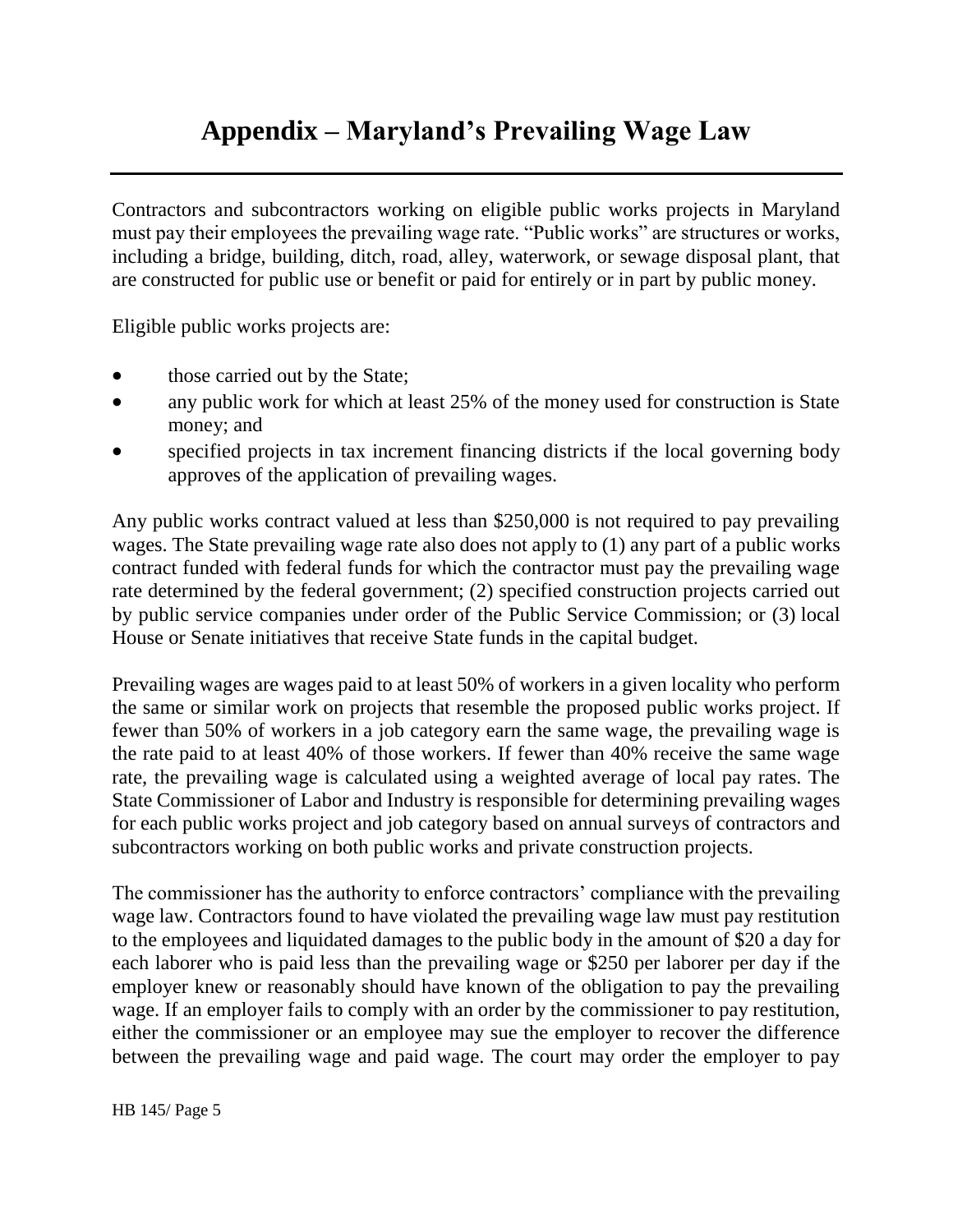double or triple damages if it finds that the employer withheld wages or fringe benefits willfully and knowingly or with deliberate ignorance or reckless disregard for the law.

The Governor must include at least \$385,000 in the budget each year for the Prevailing Wage Unit within the Maryland Department of Labor (MDL).

The University System of Maryland (USM), Morgan State University (MSU), St. Mary's College of Maryland, and the Maryland Stadium Authority (MSA) are all exempt from the prevailing wage law. However, USM, MSU, and MSA all voluntarily comply with prevailing wage requirements for contracts that exceed the \$250,000 threshold.

## *History of the Prevailing Wage*

The federal Davis-Bacon Act, originally enacted in 1931, requires contractors working on federal public works contracts valued at more than \$2,000 to pay their employees the prevailing local wage for their labor class, as determined by the U.S. Secretary of Labor. The general intent of the law, and similar state and local laws, is to stabilize local wage rates by preventing unfair bidding practices and wage competition. Thirty-two states and the District of Columbia currently have prevailing wage laws; since 1979, nine states have repealed their prevailing wage laws.

Maryland adopted a prevailing wage law in 1945 (Chapter 999), but it only applied to road projects in Allegany, Garrett, and Washington counties. In 1969, the statute was amended to include State public works contracts of \$500,000 or more. There have been periodic changes to the law and the definition of "prevailing wage." In 1983, the law was broadened to include public works projects in which the State funds 50% or more of the total project costs and 75% or more in the case of public schools. Chapter 208 of 2000 reduced the prevailing wage threshold for public schools from 75% to 50% of construction costs, thereby bringing school construction projects in line with prevailing wage requirements for other public works projects. Chapters 281 and 282 of 2014 further lowered the State funding threshold for school construction projects to 25% of total construction costs, thereby requiring the vast majority of public school construction projects in the State to pay the prevailing wage, subject to the \$500,000 contract value threshold. Chapters 57 and 58 of 2021 lowered the State funding threshold for all public works projects (including school construction) to 25% of total construction costs and lowered the contract value threshold for payment of prevailing wages to \$250,000; however, legislative bond initiatives that receive State funds in the capital budget are exempt from the requirement to pay prevailing wages.

The number of prevailing wage projects has risen dramatically in recent years. MDL advises that, during fiscal 2021, its prevailing wage unit monitored 941 projects, down slightly from 1,091 projects in fiscal 2020, but significantly higher than 496 in fiscal 2014.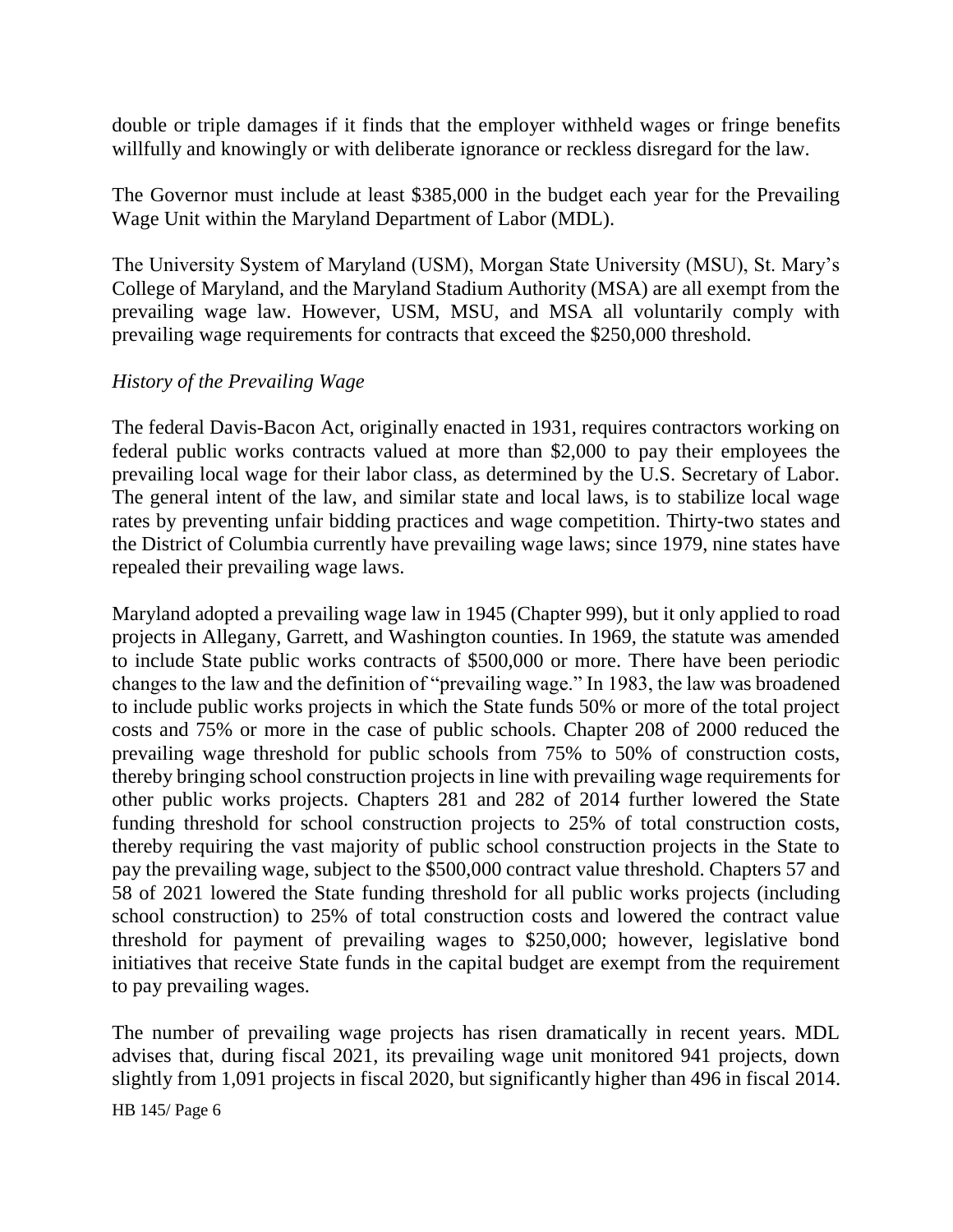To accommodate the increase in projects, the number of prevailing wage investigators increased in fiscal 2016 from three to six; as of January 2022, there are four investigators, with a fifth investigator in the latter stages of recruitment.

Six Maryland jurisdictions – Allegany, Baltimore, Charles, Montgomery, and Prince George's counties and Baltimore City – have local prevailing wage laws requiring public works projects in the jurisdiction to pay prevailing wages. Montgomery County's prevailing wage ordinance does not apply to school construction projects, but beginning in fiscal 2023, the county will pay prevailing wages on all school construction projects, regardless of the level of State or county participation.

#### *Research on the Effects of Prevailing Wage on Contract Costs*

The Department of Legislative Services (DLS) has reviewed research on the effect of prevailing wage laws on the cost of public works contracts and has found inconsistent and/or unreliable results. The primary challenge confronted by all prevailing wage researchers is identifying an appropriate "control group" consisting of projects of similar type, timing, and location that do not pay the prevailing wage. In most jurisdictions that require a prevailing wage, all projects of a specified type and size are subject to it, so there is no natural control group. Some researchers have compared project costs in states or localities before and after they adopted prevailing wage requirements, but their findings are clouded by the difference in time, during which construction costs changed and other factors were not consistent. Another deficiency in the research is that it almost always relies on project bid prices (*i.e.*, the anticipated cost prior to the beginning of construction) rather than actual final costs. As most construction projects experience change orders or cost overruns affecting their cost, reliance on bid prices negatively affects the validity of the findings. Therefore, research findings related to the effect of the prevailing wage on project costs are inconsistent and often inconclusive. A similar review of research conducted by MDL (at the time, the Department of Labor, Licensing, and Regulation) for the Task Force to Study the Applicability of the Maryland Prevailing Wage Law also concluded that "data limitations create difficulty for researchers on both sides of the issue."

Local school systems occasionally solicit side-by-side bids with and without prevailing wages to help them decide whether they want to accept the full State match (and, thus, be subject to the prevailing wage) or a lesser State match without being subject to the prevailing wage. Data provided to the Public School Construction Program by Anne Arundel, Carroll, Frederick, Howard, and Washington counties, from 2012 through 2015, shows that the cost differential between bids with and without prevailing wages for 266 individual bids submitted for 26 different school construction and renovation projects averaged 11.7%, with a range from 0% to 49%. As with other research data, these represent bid prices, not actual construction costs. An independent analysis of the Maryland side-by-side bid data concluded that factors other than prevailing wages, including bid

HB 145/ Page 7